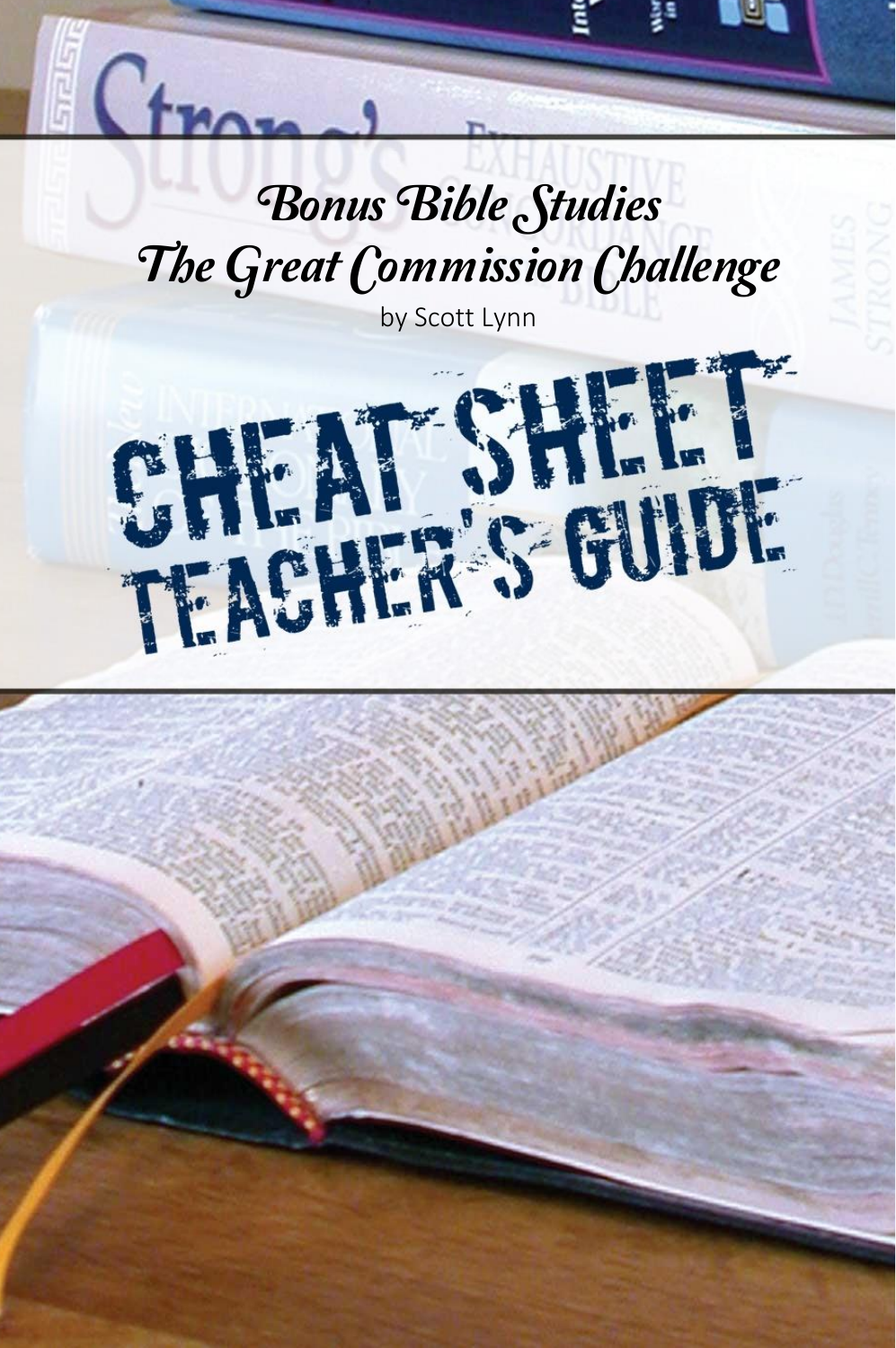### Let's compare two of the most famous commands in scripture:

## *Matthew 28:18-20 NKJV*

*And Jesus came and spoke to them, saying, "All authority has been given to Me in heaven and on earth. <sup>19</sup> Go therefore and make disciples of all the nations, baptizing them in the name of the Father and of the Son and of the Holy Spirit, 20 teaching them to observe all things that I have commanded you ; and lo, I am with you always, even to the end of the age." Amen.* 

# *Acts 2:36-39 NKJV*

*"Therefore let all the house of Israel know assuredly that God has made this Jesus, whom you crucified, both Lord and Christ." <sup>37</sup>Now when they heard this, they were cut to the heart, and said to Peter and the rest of the apostles, "Men and brethren, what shall we do?"* 

*<sup>38</sup> Then Peter said to them, "Repent, and let every one of you be baptized in the name of Jesus Christ for the remission of sins; and you shall receive the gift of the Holy Spirit. <sup>39</sup> For the promise is to you and to your children, and to all who are afar off, as many as the Lord our God will call."*

### Are these the same command? Are they a contradiction?

- Some say these disagree and command us to do two different things. Whose words are better? The words of Jesus or the words of Peter?
- But if they disagree, how do we know we can even trust the New Testament? Let's look at the last commands of Jesus in the Gospels and open our hearts to God's word. Although the passage in Matthew 28 is called the Great Commission, you will find that Jesus actually commissioned the church three times after the resurrection.
- Pay attention to the context of each passage. What happened first and when and where did Jesus appear in each. Let's make sense of the story.
- I have highlighted the context indicators in green. And the exact commands in purple. Anything connected with His ascension into Heaven is in grey.
- Then we'll look at exactly what Jesus said and how it compares to what the Apostles said and did.
- Our hope is that scripture lines up with no disagreement. Let's get started and see what we find…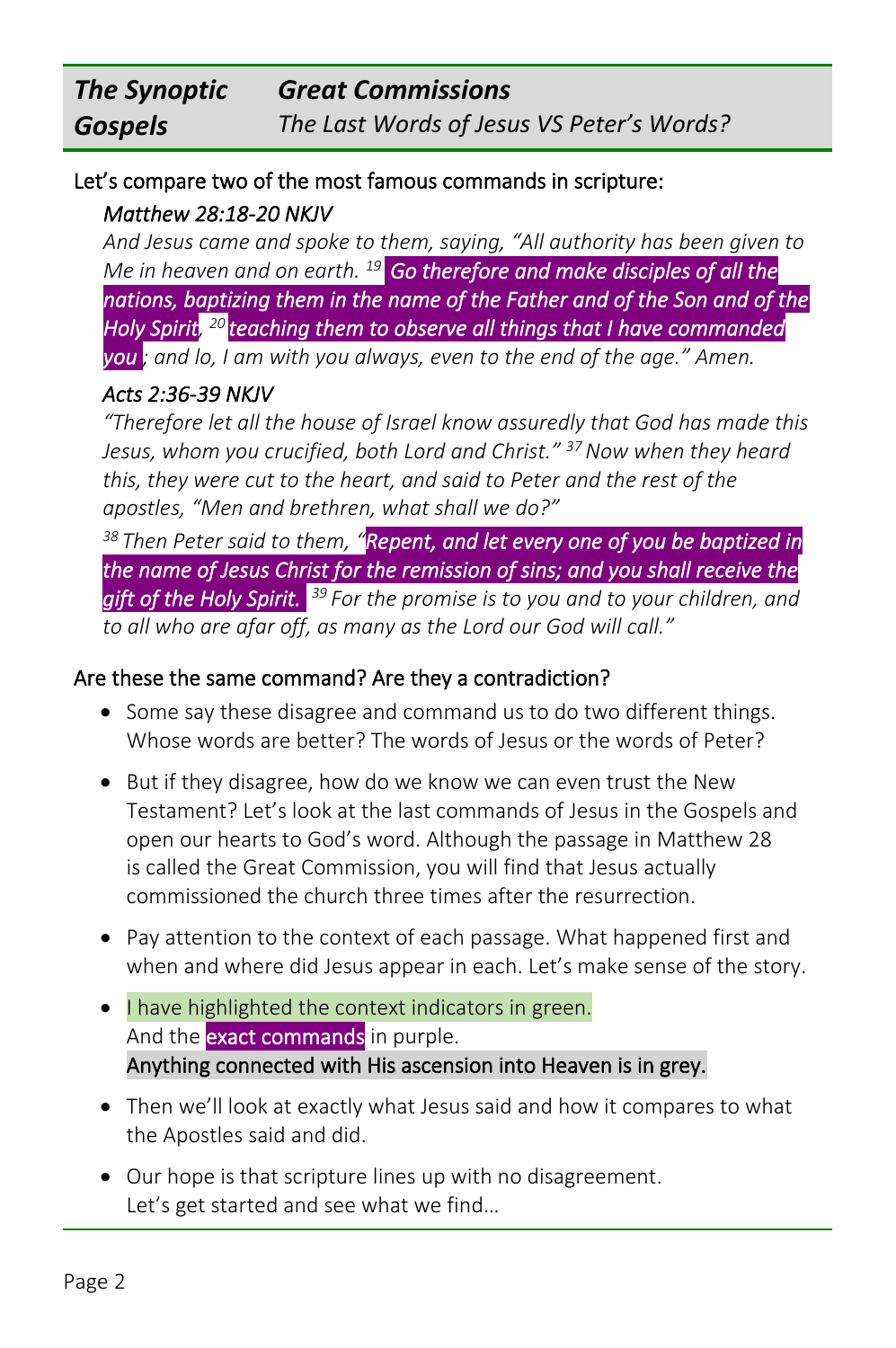#### Matthew 28:8-20 NKJV

So they [the two Mary's that went to the tomb] went out quickly from the tomb with fear and great joy, and ran to bring His disciples word. <sup>9</sup> And as they went to tell His disciples, behold, Jesus met them, saying, "Rejoice!" So they came and held Him by the feet and worshiped Him. <sup>10</sup> Then Jesus said to them, "Do not be afraid. Go *and* tell My brethren to go to Galilee, and there they will see Me."

[Skipping the part where the soldiers are bribed to maybe save a tree or two.]

 $16$  Then the eleven disciples went away into Galilee, to the mountain which Jesus had appointed for them.<sup>17</sup> When they saw Him, they worshiped Him; but some doubted.

 $18$  And Jesus came and spoke to them, saying, "All authority has been given to Me in heaven and on earth. *<sup>19</sup> Go therefore and make disciples of all the nations, baptizing them in the name of the Father and of the Son and of the Holy Spirit, 20 teaching them to observe all things that I have commanded you ;* and lo, I am with you always, *even* to the end of the age." Amen.

| Where did this take place? |                                |
|----------------------------|--------------------------------|
| Can you order the events?  | $(1st$ read all four passages) |
| What was commanded?        |                                |
|                            |                                |

#### Luke 24:13-53 NKJV

[We start reading right after they visited the tomb]

Now behold, two of them were traveling that same day to a village called Emmaus, which was seven miles from Jerusalem.<sup>14</sup> And they talked together of all these things which had happened.  $15$  So it was, while they conversed and reasoned, that Jesus Himself drew near and went with them. <sup>16</sup> But their eyes were restrained, so that they did not know Him. <sup>17</sup> And He said to them, "What kind of conversation *is* this that you have with one another as you walk and are sad?"<sup>18</sup> Then the one whose name was Cleopas answered and said to Him, "Are You the only stranger in Jerusalem, and have You not known the things which happened there in these days?" <sup>19</sup> And He said to them, "What things?" [Walking they talk with Jesus and He teaches them while they are unaware]

<sup>28</sup> Then they drew near to the village where they were going, and He indicated that He would have gone farther. <sup>29</sup> But they constrained Him, saying, "Abide with us, for it is toward evening, and the day is far spent." And He went in to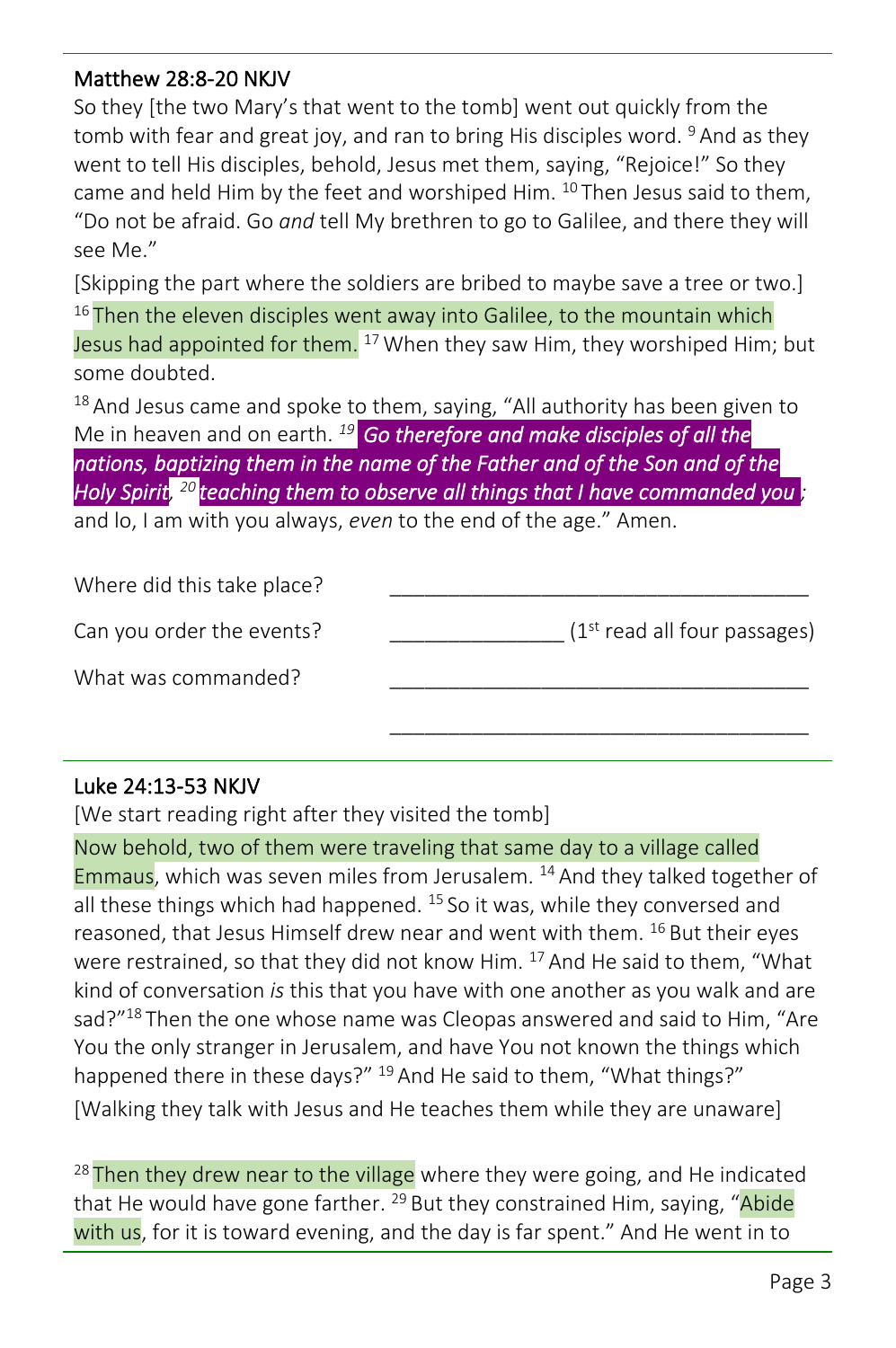stay with them. <sup>30</sup> Now it came to pass, as He sat at the table with them, that He took bread, blessed and broke *it,* and gave it to them. <sup>31</sup> Then their eyes were opened and they knew Him; and He vanished from their sight.

<sup>32</sup> And they said to one another, "Did not our heart burn within us while He talked with us on the road, and while He opened the Scriptures to us?" 33 So they rose up that very hour and returned to Jerusalem, and found the eleven and those *who were* with them gathered together, <sup>34</sup> saying, "The Lord is risen indeed, and has appeared to Simon!" <sup>35</sup> And they told about the things *that had happened* on the road, and how He was known to them in the breaking of bread.

<sup>36</sup> Now as they said these things, Jesus Himself stood in the midst of them, and said to them, "Peace to you." <sup>37</sup> But they were terrified and frightened, and supposed they had seen a spirit. <sup>38</sup> And He said to them, "Why are you troubled? And why do doubts arise in your hearts? <sup>39</sup> Behold My hands and My feet, that it is I Myself. Handle Me and see, for a spirit does not have flesh and bones as you see I have."

<sup>40</sup> When He had said this, He showed them His hands and His feet. <sup>41</sup> But while they still did not believe for joy, and marveled, He said to them, "Have you any food here?" <sup>42</sup> So they gave Him a piece of a broiled fish and some honeycomb. <sup>43</sup> And He took *it* and ate in their presence.

<sup>44</sup> Then He said to them, "These *are* the words which I spoke to you while I was still with you, that all things must be fulfilled which were written in the Law of Moses and *the* Prophets and *the* Psalms concerning Me." <sup>45</sup> And He opened their understanding, that they might comprehend the Scriptures.

<sup>46</sup> Then He said to them, "Thus it is written, and thus it was necessary for the Christ to suffer and to rise from the dead the third day, <sup>47</sup> and that repentance and remission of sins should be preached in His name to all nations, beginning at Jerusalem. <sup>48</sup> And you are witnesses of these things. <sup>49</sup> Behold, I send the Promise of My Father upon you; but tarry in the city of Jerusalem until you are endued with power from on high."

<sup>50</sup> And He led them out as far as Bethany, and He lifted up His hands and blessed them. <sup>51</sup> Now it came to pass, while He blessed them, that He was parted from them and carried up into heaven. <sup>52</sup> And they worshiped Him, and returned to Jerusalem with great joy, <sup>53</sup> and were continually in the temple praising and blessing God. Amen.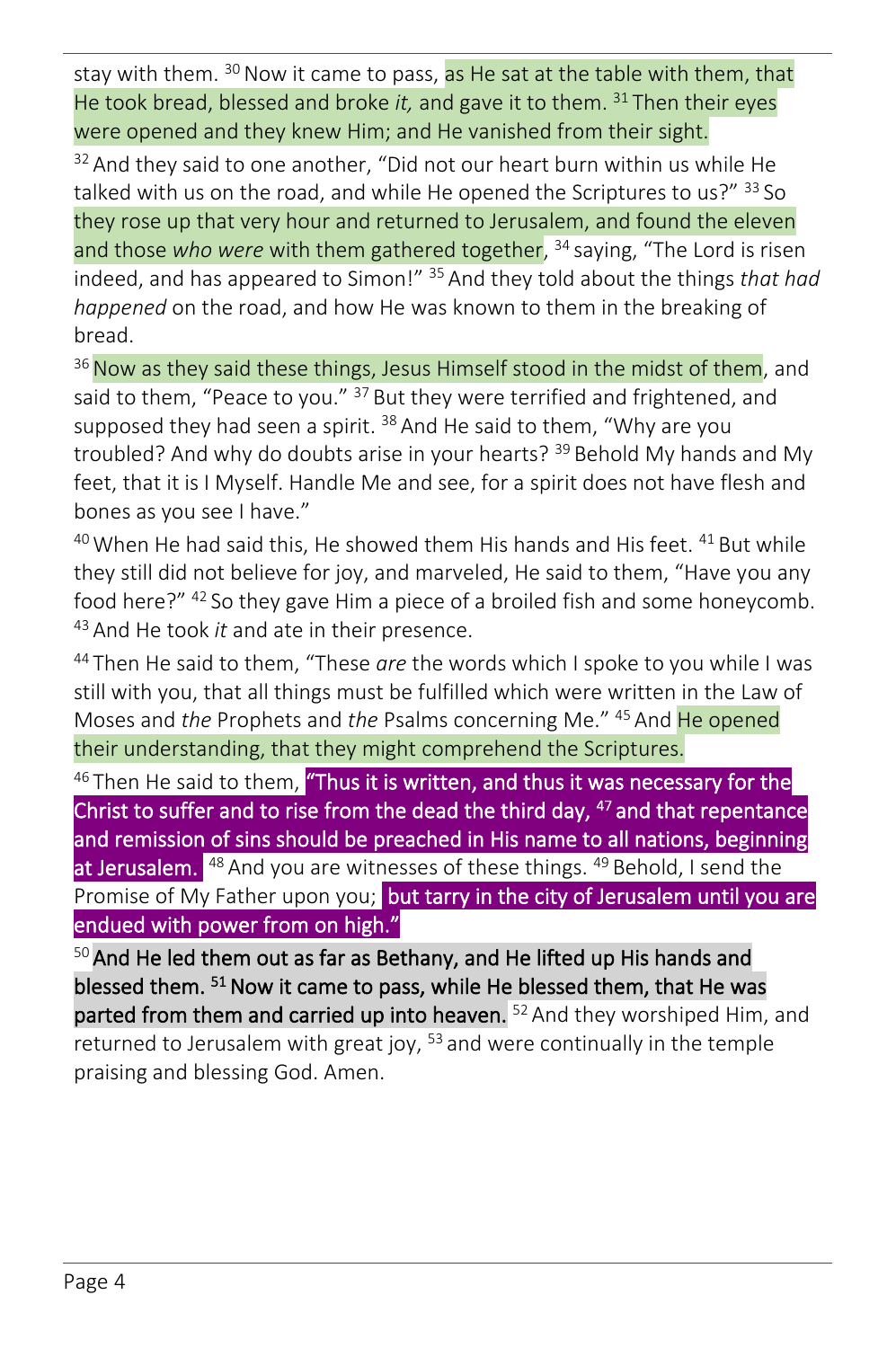#### From the account in Luke…

| Where did this take place?        |                                |
|-----------------------------------|--------------------------------|
| Can you order the events?         | $(1st$ read all four passages) |
| What other account matches 24:13? |                                |
| What was commanded?               |                                |
|                                   |                                |

#### Mark 16:8-20 NKJV

So they went out quickly and fled from the tomb, for they trembled and were amazed. And they said nothing to anyone, for they were afraid. <sup>9</sup> Now when *He* rose early on the first *day* of the week, He appeared first to Mary Magdalene, out of whom He had cast seven demons. <sup>10</sup> She went and told those who had been with Him, as they mourned and wept.  $11$  And when they heard that He was alive and had been seen by her, they did not believe.

<sup>12</sup> After that, He appeared in another form to two of them as they walked and went into the country. <sup>13</sup> And they went and told *it* to the rest, *but* they did not believe them either.

<sup>14</sup> Later He appeared to the eleven as they sat at the table; and He rebuked their unbelief and hardness of heart, because they did not believe those who had seen Him after He had risen. <sup>15</sup> And He said to them, "Go into all the world and preach the gospel to every creature. <sup>16</sup> He who believes and is baptized will be saved; but he who does not believe will be condemned.  $17$  And these signs will follow those who believe: In My name they will cast out demons; they will speak with new tongues;  $^{18}$  they will take up serpents; and if they drink anything deadly, it will by no means hurt them; they will lay hands on the sick, and they will recover."

<sup>19</sup> So then, after the Lord had spoken to them, He was received up into heaven, and sat down at the right hand of God. <sup>20</sup> And they went out and preached everywhere, the Lord working with *them* and confirming the word through the accompanying signs. Amen.

| Where did this take place? |                                |
|----------------------------|--------------------------------|
| Can you order the events?  | $(1st$ read all four passages) |
| What was commanded?        |                                |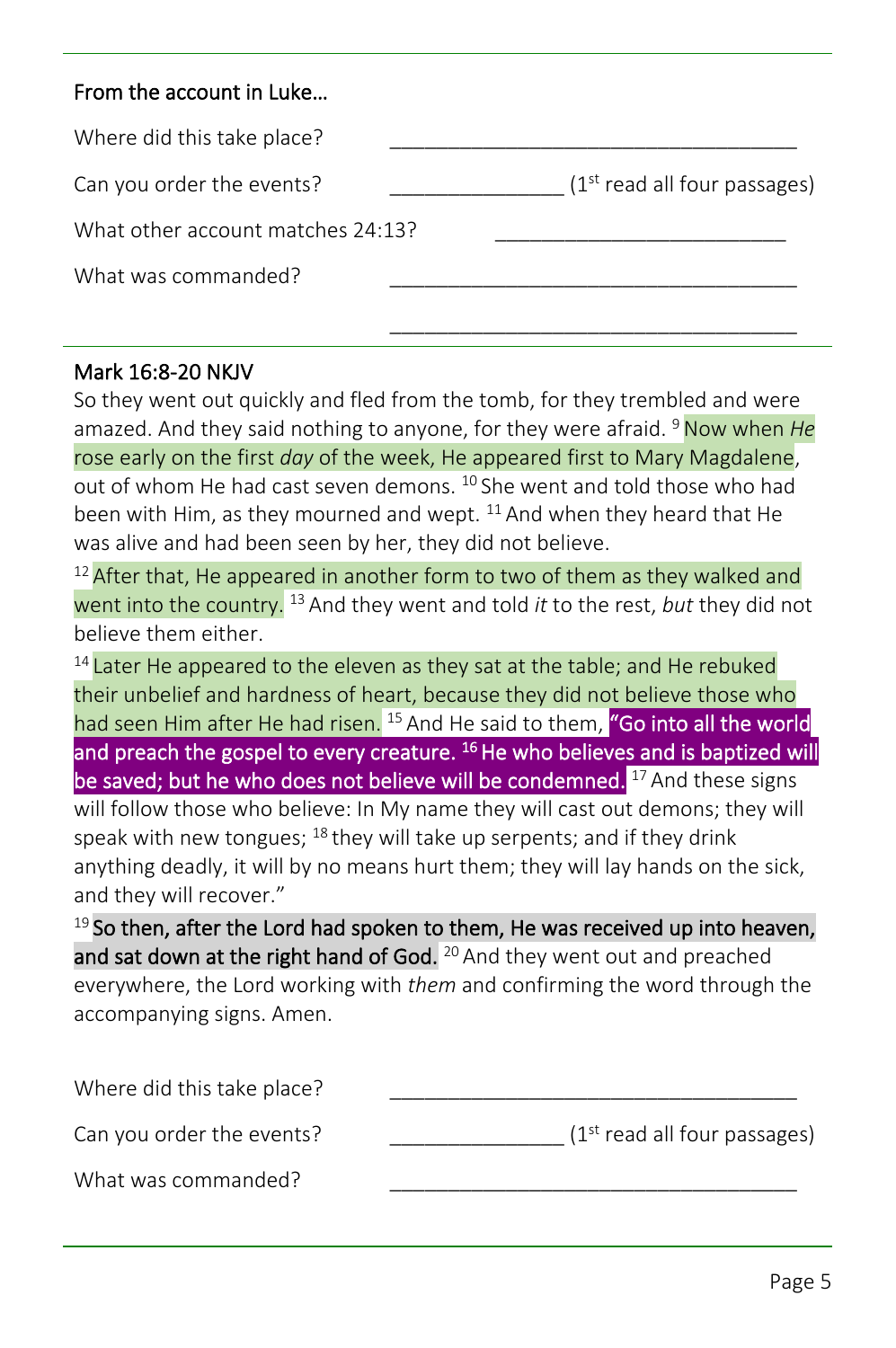### Acts 1:1-12 NKJV

The former account I made, O Theophilus, of all that Jesus began both to do and teach,  $2$  until the day in which He was taken up, after He through the Holy Spirit had given commandments to the apostles whom He had chosen,  $^3$  to whom He also presented Himself alive after His suffering by many infallible proofs, being seen by them during forty days and speaking of the things pertaining to the kingdom of God.

<sup>4</sup> And being assembled together with *them,* He commanded them not to depart from Jerusalem, but to wait for the Promise of the Father, "which," *He said,*

"you have heard from Me; <sup>5</sup> for John truly baptized with water, but you shall be baptized with the Holy Spirit not many days from now." <sup>6</sup> Therefore, when they had come together, they asked Him, saying, "Lord, will You at this time restore the kingdom to Israel?" <sup>7</sup> And He said to them, "It is not for you to know times or seasons which the Father has put in His own authority. <sup>8</sup> But you shall receive power when the Holy Spirit has come upon you; and you shall be witnesses to Me in Jerusalem, and in all Judea and Samaria, and to the end of the earth."

 $9$  Now when He had spoken these things, while they watched, He was taken up, and a cloud received Him out of their sight.  $10$  And while they looked steadfastly toward heaven as He went up, behold, two men stood by them in white apparel,  $11$  who also said, "Men of Galilee, why do you stand gazing up into heaven? This *same* Jesus, who was taken up from you into heaven, will so come in like manner as you saw Him go into heaven." <sup>12</sup> Then they returned to Jerusalem from the mount called Olivet, which is near Jerusalem, a Sabbath day's journey.

## (check out Luke 19:29 to learn where this occurred)

Where did this take place?

What was commanded?

Can you order the events?  $(1^{st} \text{ read all four passages})$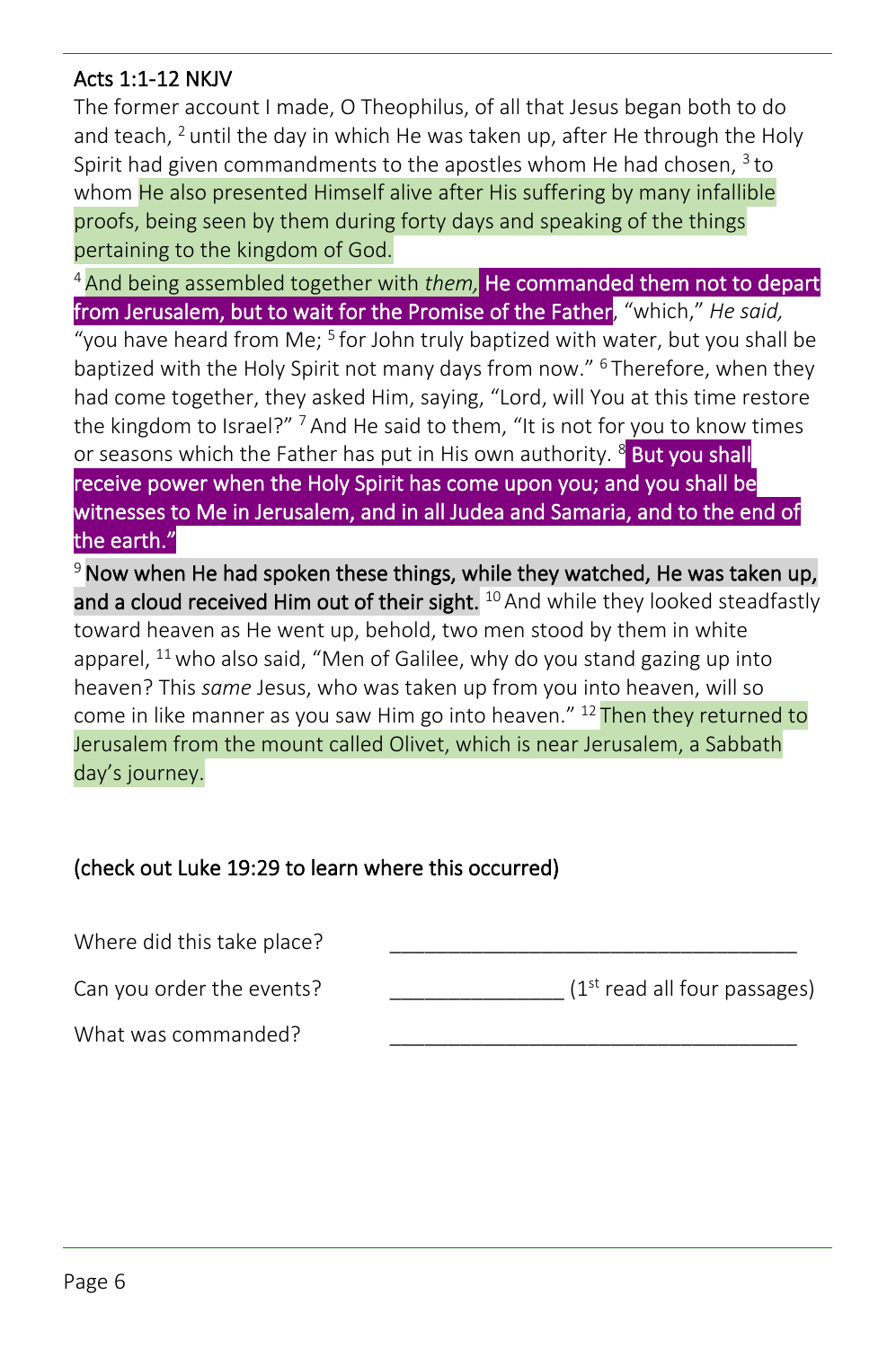We've looked at the final words of Jesus, record in Luke, Mark, Matthew and in Acts 1. Here is a quick answer key to the questions asked so far, and let's compare the final words of Jesus with Peter's command in Acts 2:38-39.

Spoiler alert: they line up perfectly. Peter not only agreed with Jesus. He was only repeating the commands of Jesus. If you only look at Matthew, you might miss this, since this commission only gives part of the story, but if you look at all the words of Jesus, every part of Acts 2:38 directly matches what Jesus said. For years, theologians have made the statement that Peter was authorized to speak Acts 2:38 because he held the "keys of the kingdom" and was authorized to declare something new (see Matthew 16:19). I am not disputing his Apostolic authority, but Peter declared nothing new in Acts 2:38. He told the crowd exactly what Jesus commanded him to teach.

|                                     | Luke<br>24:13-53 | Mark<br>16:8-20 | Matt<br>28:8-12 | Acts<br>$1:1-12$ | Acts<br>$2:37-40$ |
|-------------------------------------|------------------|-----------------|-----------------|------------------|-------------------|
| Who is speaking?                    | Jesus            |                 |                 |                  | Peter             |
| What was the order of events?       | $1^{\rm st}$     | 1 <sup>st</sup> | 2 <sub>nd</sub> | 3 <sup>rd</sup>  | 4 <sup>th</sup>   |
| Includes a call to repentance       | $\checkmark$     |                 |                 |                  | $\checkmark$      |
| Includes an instruction to baptize  | ?                | $\checkmark$    | $\checkmark$    |                  | ✓                 |
| For the remission of sins           | $\checkmark$     |                 |                 |                  | ✓                 |
| To be done in Jesus name            | $\checkmark$     |                 |                 |                  |                   |
| The name of Father Son & HG         |                  |                 |                 |                  |                   |
| You will receive the Holy Ghost     | $\checkmark$     |                 |                 | $\checkmark$     | ✓                 |
| Mentions speaking in tongues        |                  | $\checkmark$    |                 |                  | ✓                 |
| The power to reach the lost         | $\checkmark$     |                 |                 |                  |                   |
| This message is for the whole world | ✓                | $\checkmark$    |                 |                  | ✓                 |

So to review, Jesus commissioned his followers three times after the resurrection, the first time recorded in Luke and Mark (Mark records part of it in a 3<sup>rd</sup> person voice). The second time is on the hillside in Galilee recorded in Matthew. The third time is on the hillside of Olivet in Bethany in Acts 1, right prior to the ascension.

#### Can you find anything that Peter commands in Acts 2:37-40 that is not directly stated by Jesus in His final words? Nope, you cannot. Peter obeyed the Lord.

Jesus instructs us to plainly perform baptism for the remission of sins in his name (Luke 24) and connects this to baptism in the titles of God in Matthew 28. The only logical conclusion is that Jesus is the name of the Father, Son and Holy Ghost. Otherwise you need to explain why Jesus give the instruction two different ways. And you would have to explain why the disciples ignored the direct command of Jesus and baptized in His name when He instructed them to use a different form.